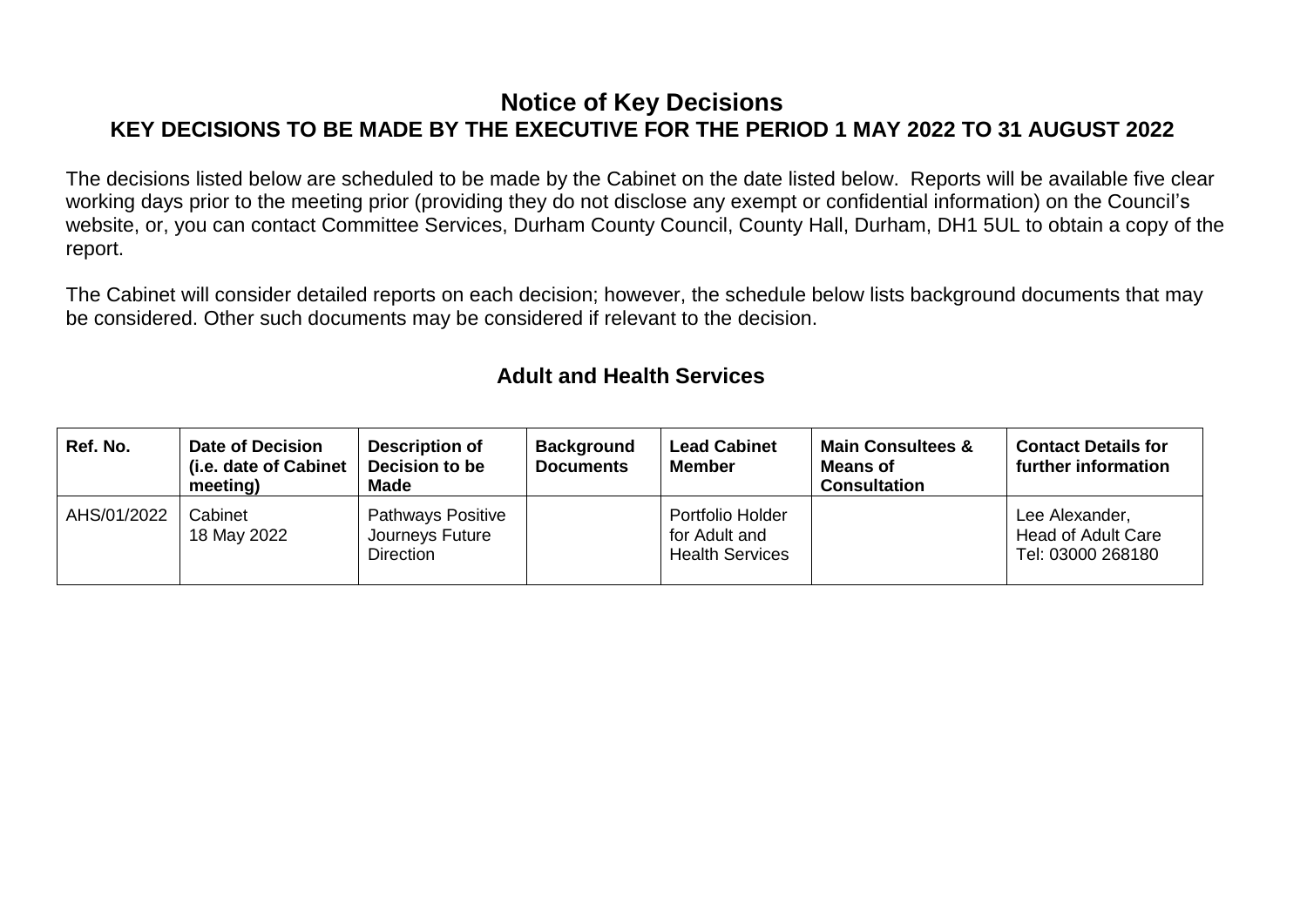## **Corporate**

| Ref. No.     | <b>Date of Decision</b><br>(i.e. date of Cabinet<br>meeting) | <b>Description of</b><br>Decision to be<br>Made                                                    | <b>Background</b><br><b>Documents</b> | <b>Lead Cabinet</b><br><b>Member</b>                                                 | <b>Main Consultees &amp;</b><br><b>Means of</b><br><b>Consultation</b> | <b>Contact Details for</b><br>further information                                                           |
|--------------|--------------------------------------------------------------|----------------------------------------------------------------------------------------------------|---------------------------------------|--------------------------------------------------------------------------------------|------------------------------------------------------------------------|-------------------------------------------------------------------------------------------------------------|
| CORP/R/22/01 | Cabinet<br>13 Jul 2022                                       | Medium Term<br>Financial Plan and<br>Review of the Local<br>Council Tax<br><b>Reduction Scheme</b> |                                       | Leader of the<br>Council,<br>Deputy Leader<br>and Portfolio<br>Holder for<br>Finance |                                                                        | Jeff Garfoot,<br><b>Head of Corporate</b><br>Finance and<br><b>Commercial Services</b><br>Tel: 03000 261946 |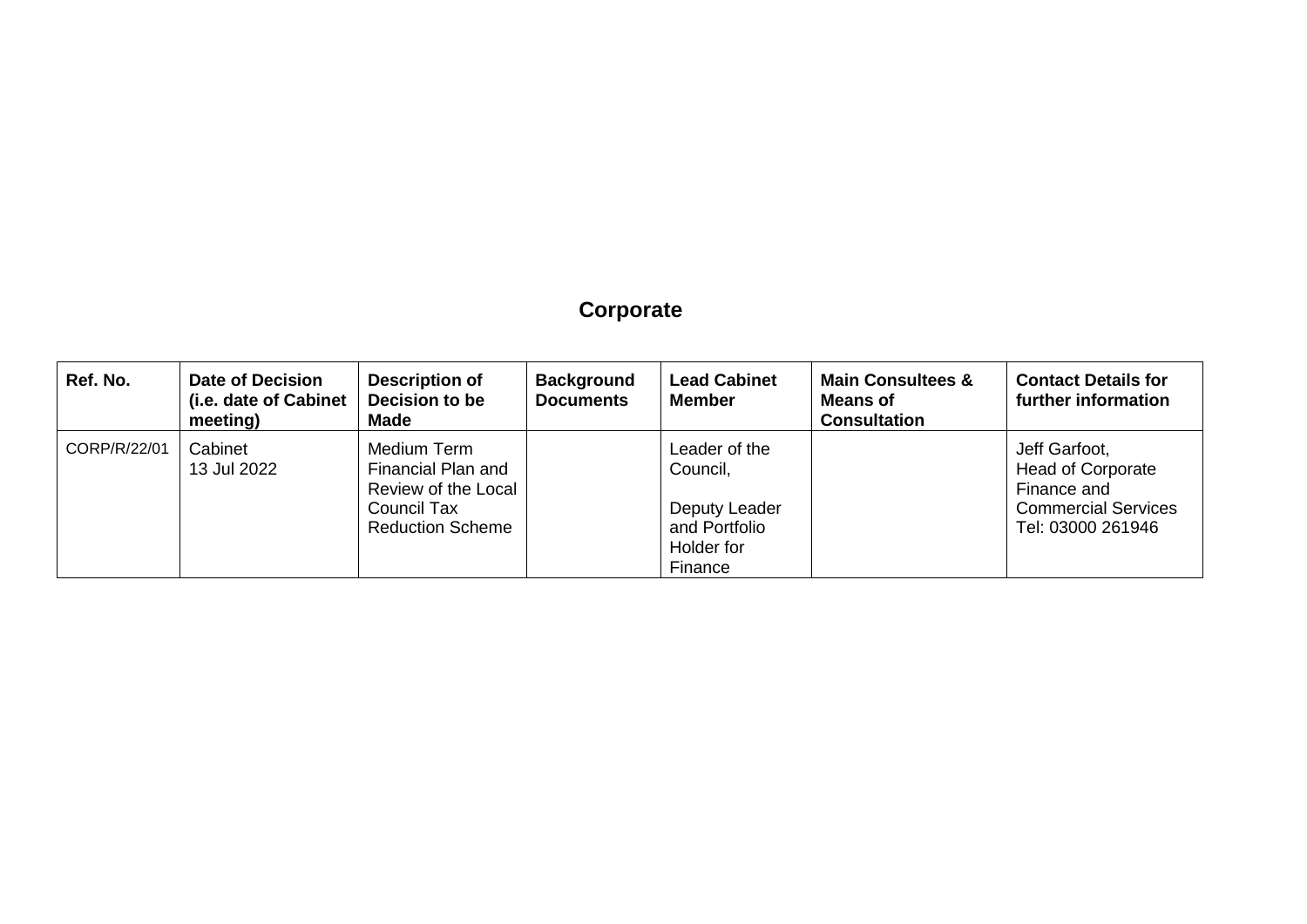## **Neighbourhoods and Climate Change**

| Ref. No.  | <b>Date of Decision</b><br>(i.e. date of Cabinet<br>meeting) | <b>Description of</b><br>Decision to be<br>Made                                                      | <b>Background</b><br><b>Documents</b> | <b>Lead Cabinet</b><br><b>Member</b>                               | <b>Main Consultees &amp;</b><br><b>Means of</b><br><b>Consultation</b> | <b>Contact Details for</b><br>further information                                  |
|-----------|--------------------------------------------------------------|------------------------------------------------------------------------------------------------------|---------------------------------------|--------------------------------------------------------------------|------------------------------------------------------------------------|------------------------------------------------------------------------------------|
| NCC/01/22 | Cabinet<br>18 May 2022                                       | <b>Climate Emergency</b><br>Response Plan:<br>Approval of<br><b>Updated Version</b><br>$(2022 - 24)$ |                                       | Portfolio Holder<br>for<br>Neighbourhoods<br>and Climate<br>Change |                                                                        | Steve Bhowmick,<br><b>Environment &amp; Design</b><br>Manager<br>Tel: 03000 267122 |